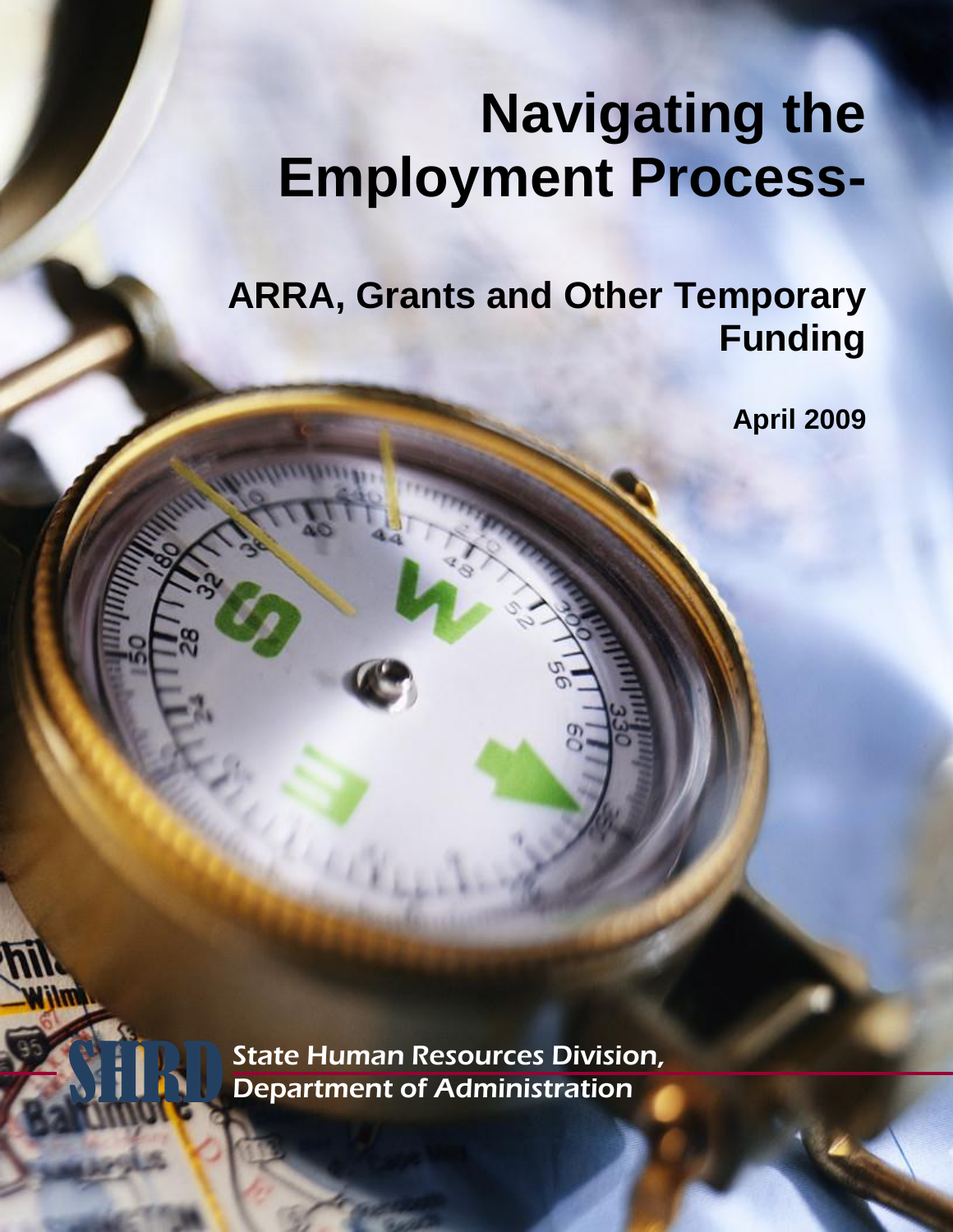# **Table of Contents**

| TERMINATING THE EMPLOYMENT RELATIONSHIP - END OF FUNDING 6 |  |
|------------------------------------------------------------|--|
|                                                            |  |
|                                                            |  |
|                                                            |  |
|                                                            |  |
|                                                            |  |
|                                                            |  |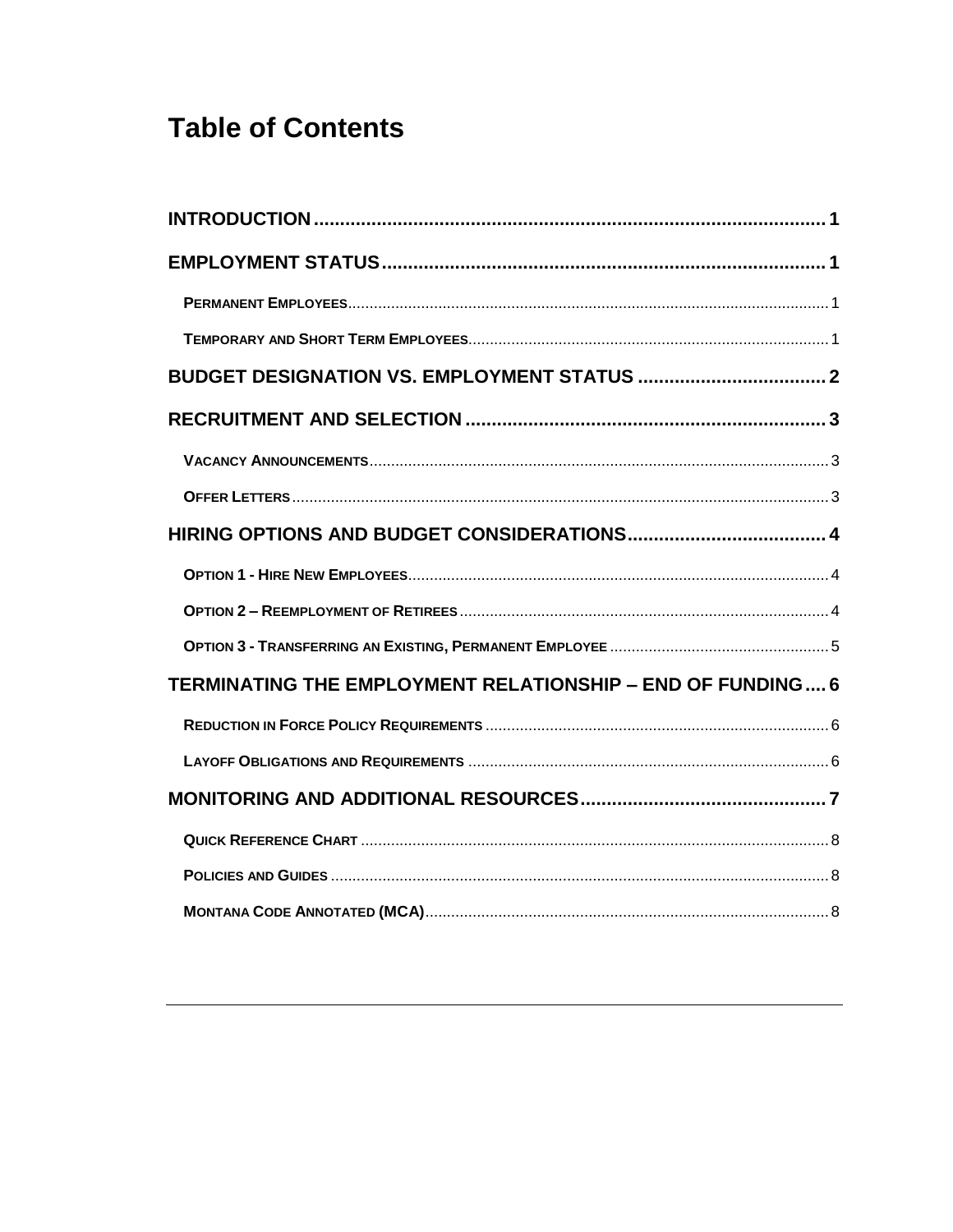# <span id="page-2-0"></span>**Introduction**

We developed this document to provide guidance to agency human resource professionals in managing the employment process for positions with temporary funding sources. We are defining the term "temporary funding" to include American Recovery and Reinvestment Act (ARRA) funds, grants and other temporary funding sources.

We will discuss employment status, recruitment, hiring options, and budget considerations to help guide your decisions. We have also included discussions of statutory and policy requirements followed by *what this means for your agency.*

## <span id="page-2-1"></span>**Employment Status**

#### <span id="page-2-2"></span>**Permanent Employees**

By definition, (MCA 2-18-101), permanent employees are hired through a competitive hiring process and are designated as permanent by the agency. Permanent employees must satisfactorily complete an appropriate probationary period.

#### *What this means for your agency:*



<span id="page-2-3"></span>You may designate an employee as permanent if the employee obtained the position through a competitive internal or external recruitment process and has successfully completed the probationary period.

## **Temporary and Short Term Employees**

Montana law defines short-term and temporary employment status (MCA 2-18- 101). We have provided a review of these definitions below as we feel they will help you in deciding how to proceed.

A temporary employee is an employee who:

- is designated by your agency as a temporary employee and is employed for a predetermined period not to exceed 12 months, **and**
- performs temporary duties or permanent duties on a temporary basis **and**
- must be terminated at the end of the predetermined period, **and**
- is **not eligible** for permanent status without a competitive selection process.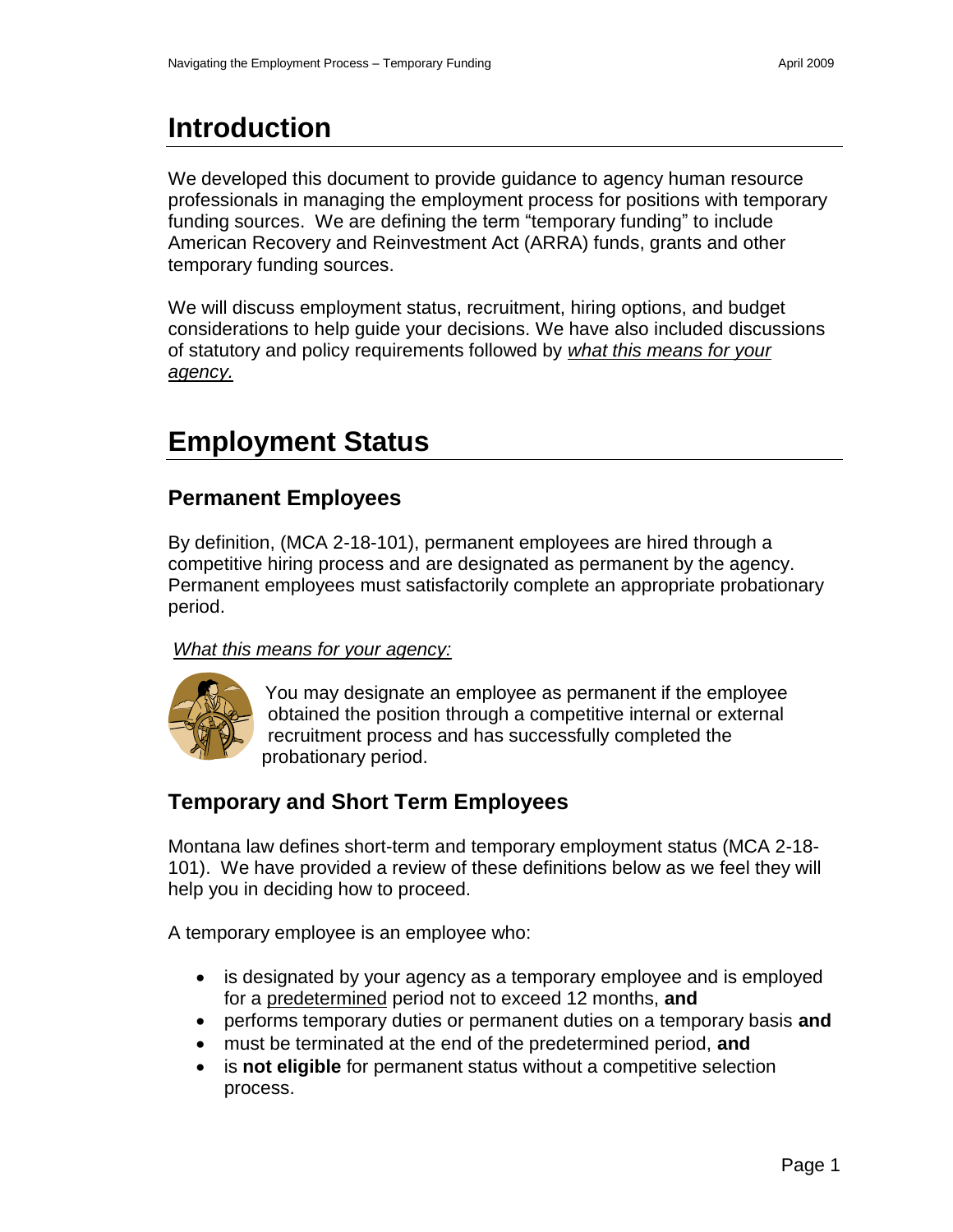A short-term employee is an employee who:

- is hired by your agency for an hourly wage, and
- may not work for your agency more than 90 days in a continuous 12-month period, **and**
- is not eligible to earn the leave and holiday benefits, **and**
- is not eligible for permanent status, **and**
- **may not** be hired into another position without a competitive selection process.

Short-term and temporary employees are not eligible for permanent employment status **without** successfully completing a **"new"** competitive hiring process and a probationary period.

#### *What this means for your agency:*



If you receive temporary funding and place an individual in a temporary position, the employment term may not exceed 12 months. If you receive funding for a position that will last more than 12 months, we recommend that you fill the position through a competitive process and designate the employee as permanent following the established probationary period.

We discourage the practice of terminating a temporary employee, allowing a fiveday break in service, and reinstating the same employee to the same temporary position in order to maintain temporary employment status.

## <span id="page-3-0"></span>**Budget Designation vs. Employment Status**

It is important to distinguish between employment status and budget designation. The budget designation does not necessarily correlate with employment status. Montana law defines employment in MCA 2-18-101. The selection process and length of employment help define employment status. Your agency's budget and the legislative budgeting process help define budget designation.

A change to the budget status does not necessarily change the employment status. Likewise, the budget designation does not determine the employment status. In other words, changing a modified position to permanent in the budget does not necessarily qualify the employee in that position as permanent for their employment status.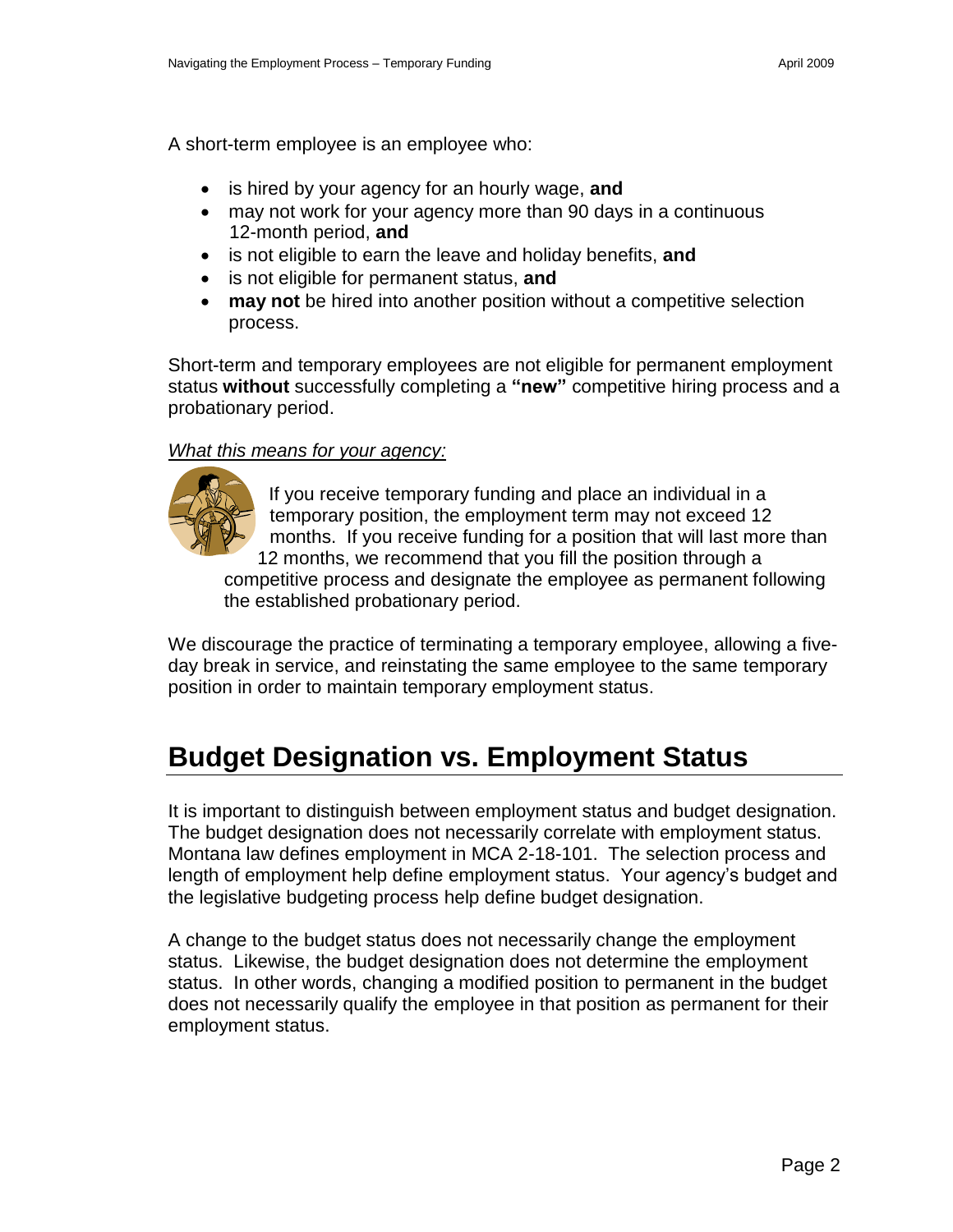#### *What this means for your agency:*



<span id="page-4-0"></span>The budget office will be establishing new modified positions for the ARRA funding. We expect funding for most of these positions to last two years. Therefore, you will need to designate employees filling these positions for the two-year period as permanent in their

employment status even though the budget designates them as modified.

## **Recruitment and Selection**

You must hire permanent employees through a competitive process. You may hire temporary and short-term workers without a competitive process depending on your agency's policies.

#### <span id="page-4-1"></span>**Vacancy Announcements**

We have a few recommendations regarding vacancy announcements for positions created with temporary funding. We recommend the announcement include the following:

- statements describing the status of employment,
- dependence on funding,
- the anticipated length of employment, and
- <span id="page-4-2"></span>• all other information required in the recruitment and selection policy (ARM 2.21.3701 et seq.).

#### **Offer Letters**

Offer letters are an excellent way to outline employment terms. . They are especially important when filling positions that will terminate with the end of the funding. Items you will want to consider include:

- employment status and dependence on funding,
- salary or wage,
- starting date,
- length of employment and anticipated ending date (not to exceed 12 months for temporary or re-employed retirees), and
- any other relevant information.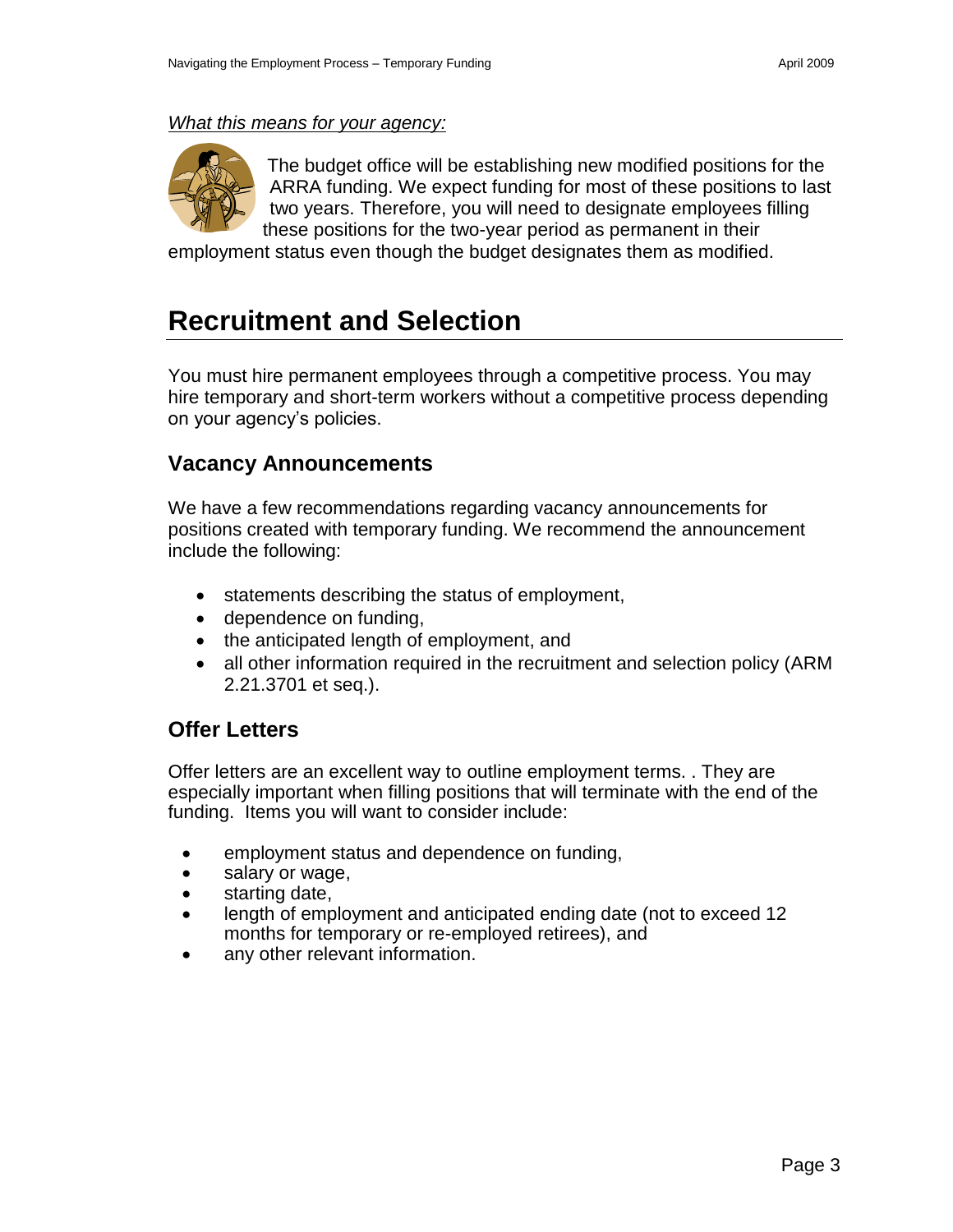# <span id="page-5-0"></span>**Hiring Options and Budget Considerations**

In this section, we have identified several options and outlined some pros and cons to each. The list of pros and cons is not all-inclusive and may vary depending on your situation. Each option contains budget implications. We recommend you involve your budget experts in the decision making process.

#### <span id="page-5-1"></span>**Option 1 - Hire New Employees**

You may decide to hire new employees to fill positions created by temporary funding. You may designate the employment status for these positions as shortterm (if they will be working no more than 90-days in 12 months), temporary (if they will be working no more than 12 months), or permanent.

Pros:

- You can hire the expertise, experience, or competencies required of the new position.
- You will be able to hire additional staff to carry the additional workload.
- By hiring a new employee to fill the modified position, a permanent employee will remain in their current position.

Cons:

- You may not have the resources or the time to recruit for, select, and train individuals for the positions.
- The investment to hire and train may out- weigh the benefits.
- <span id="page-5-2"></span> Your agency may have some financial obligations at the end of the employment period.

## **Option 2 – Reemployment of Retirees**

You may hire retirees to fill new modified positions created with temporary funds. You may reemploy retirees without a competitive hiring process if the following criteria are met:

- the retiree has requisite skills and qualifications,
- it is determined that reemployment is in the agency's best interests, and
- the reemployment term does not exceed 12 months.

You must document the reasons for reemployment. Reemployment for retirees is subject to hour and wage limitations set forth in MCA 19-3-1106 and 19-20-731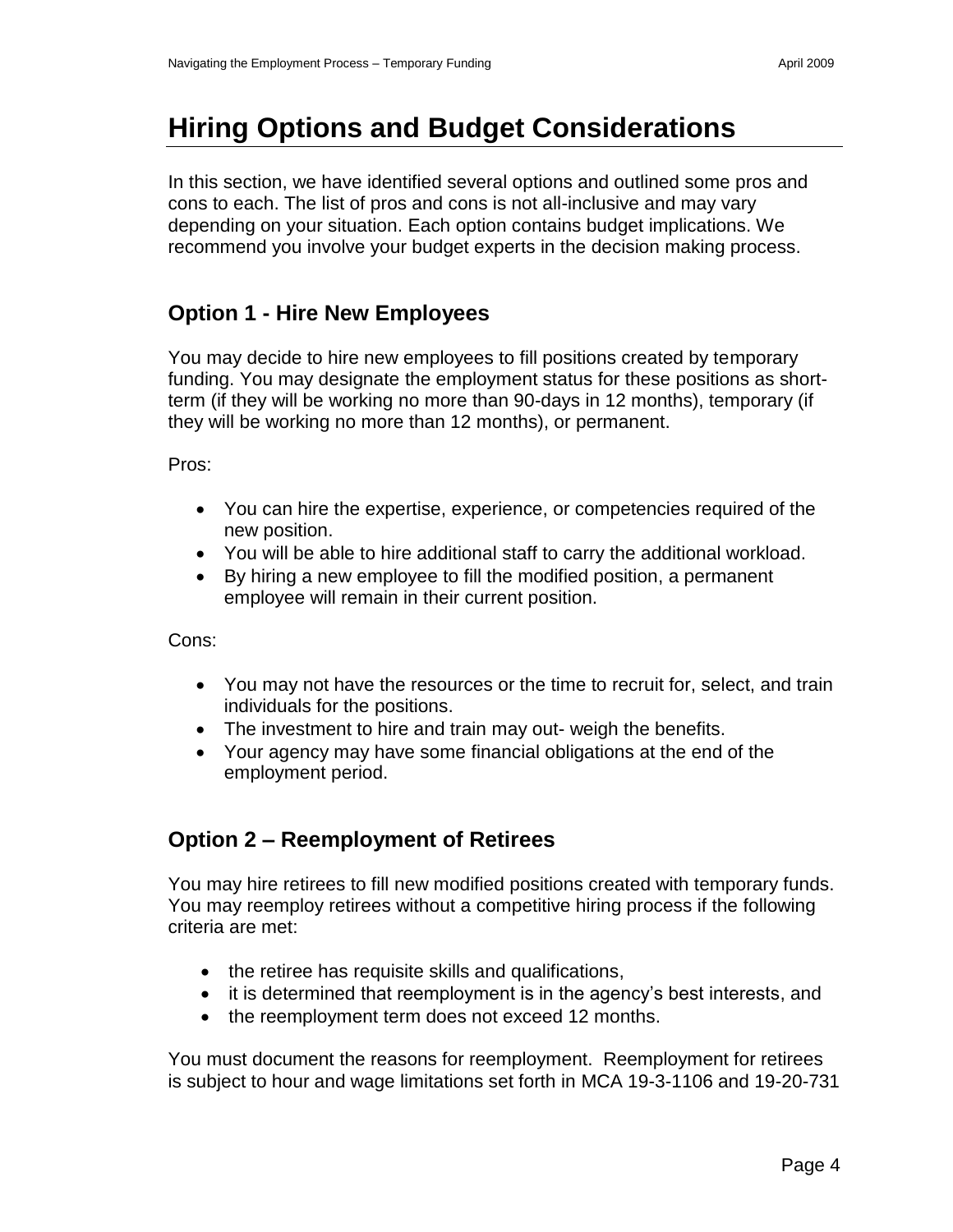Pros:

- You can re-hire the expertise, experience, or competencies required of the new position.
- The retiree will be able to step into the position with little to no training.
- You will be able to hire additional staff to carry the additional workload.
- By re-hiring a retired employee to fill the modified position your permanent employee will remain in their current position.

Cons:

- The employment term is limited.
- <span id="page-6-0"></span>• The retiree is subject to wage and hour limitations.

### **Option 3 - Transferring an Existing, Permanent Employee**

Some agencies may decide to transfer existing, permanent employees into new positions created with temporary funds. If you are considering transferring existing employees into the modified positions, there are several considerations. It is important to consider the following questions:

- What will the employment status be?
- How you will handle positions at the end of the funding?
- Will you backfill or not?
- What will the budget impact be?

Pros:

- You can transfer an employee with the expertise, experience, or competencies required of the new position.
- The employee will be able to step into the position with little to no training.
- You may not need to terminate or layoff employees at the end of the funding; rather, the employees could simply be transferred back to their previous positions.

Cons:

- The budget snapshot does not capture modified positions.
- The budget process may capture vacant positions at less than the permanent employee was making.
- The transfer period for an employee promoted on a temporary basis cannot exceed two years.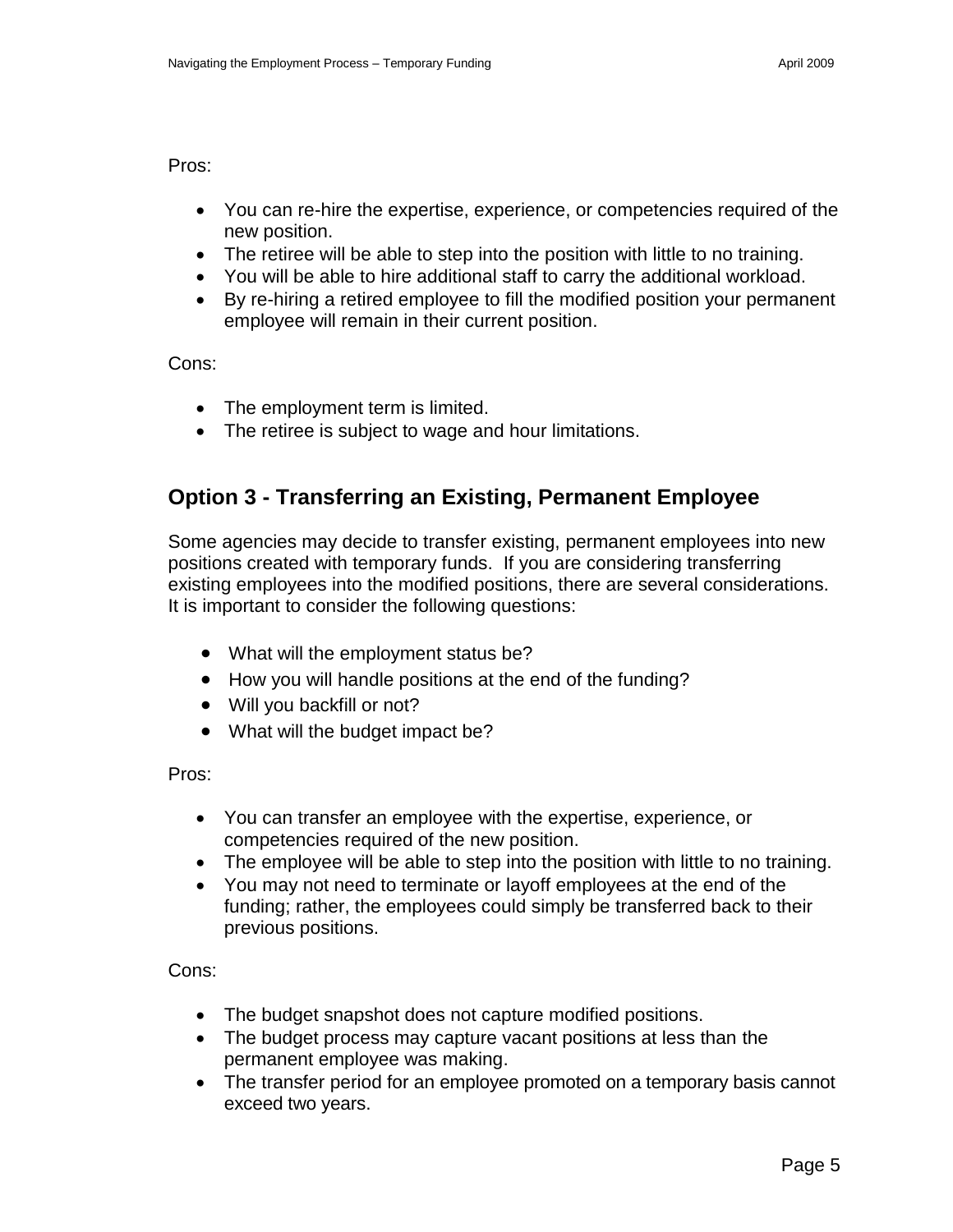# <span id="page-7-0"></span>**Terminating the Employment Relationship – End of Funding**

It may be necessary to terminate or lay-off employees when temporary funding ends. You can terminate short-term employees at the end of funding. You will terminate temporary employees at the end of the predetermined employment period. You will need to layoff permanent employees in compliance with the Reduction in Work Force Policy (MOM 3-0155).

## **Reduction in Force Policy Requirements**

Under the reduction in force policy, an "Employee" is any person employed by the state *who has achieved permanent status*, or officers and employees of the legislative branch and teachers under the authority of the Department of Corrections or Department of Public Health and Human Services employed for at least six continuous months.

#### *What this means for your agency*:



<span id="page-7-2"></span><span id="page-7-1"></span>You must terminate permanent employees following the provisions provided in the reduction in force procedures. We created the Reduction in Work Force Policy as well as the Reduction in Force Guide to assist you with this process.

## **Layoff Obligations and Requirements**

A reduction in force may create financial obligations for your agency (MOM 3- 0155 and 2-18-1201, et seq., MCA). When you terminate an employee through a layoff, the employee may be entitled to:

- six months of insurance premiums,
- job retraining and career development programs,
- $\bullet$  inclusion in the job registry,
- retention or cash-out of accrued vacation and sick leave, and/or
- relocation expenses.

You should also be aware of a COBRA provision included in ARRA. ARRA includes a temporary expansion of COBRA continuation coverage to help unemployed workers keep and afford the general health insurance they had during their employment. These provisions provide a non-taxable premium subsidy of 65% of premium costs. Employees terminated between September 1, 2008 and December 31, 2009 may be eligible. The subsidy expires after nine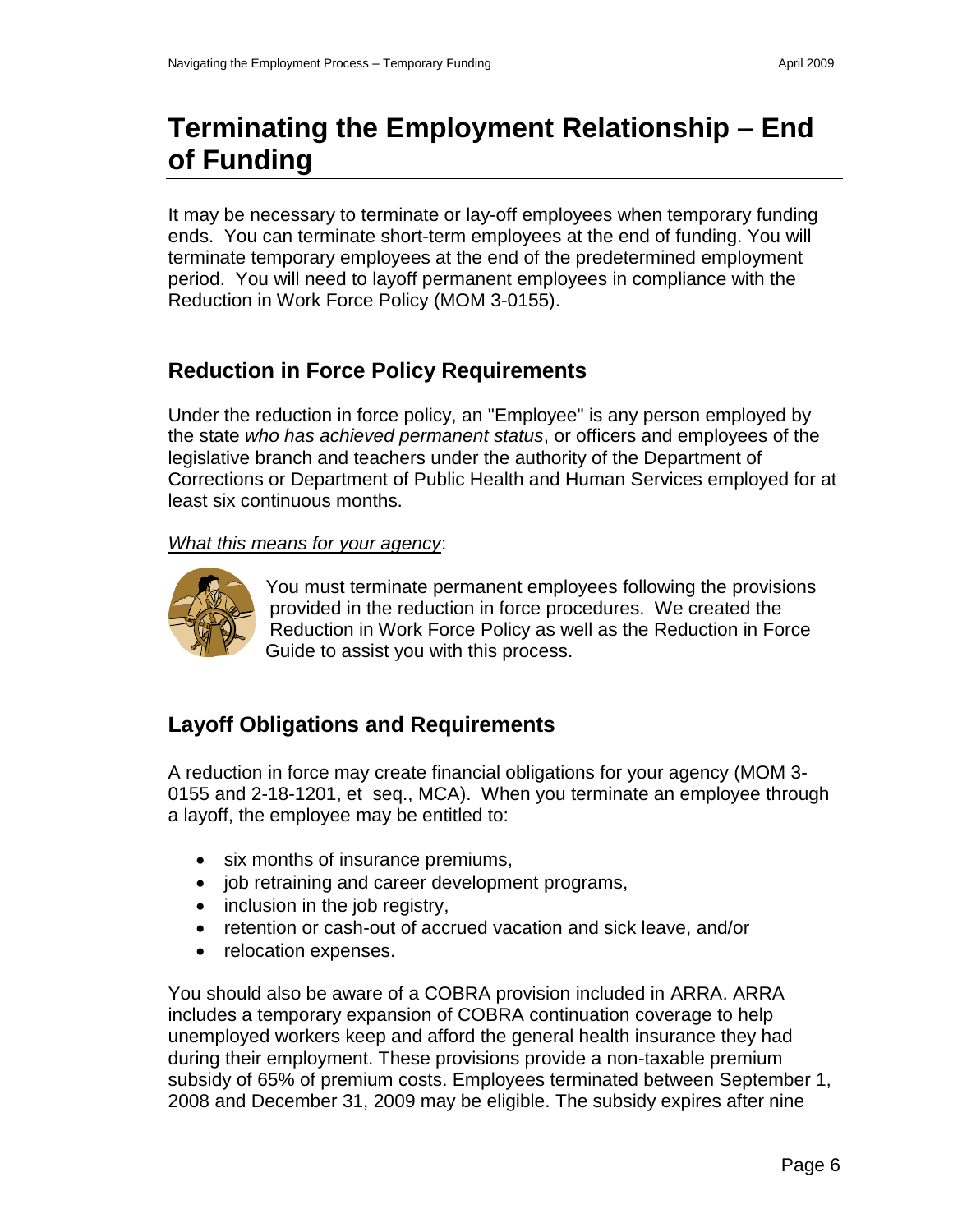months or when the individual becomes eligible for other group health insurance or Medicare, whichever comes first. Sheri Parsons, Human Resources Information Services Bureau with the Department of Administration, can provide you with additional information.

#### *What this means for your agency*:



<span id="page-8-0"></span>These employee entitlements may create a financial obligation for your agency. We recommend that you work with your budget experts in considering these expenses while developing the budget and before filling the position.

## **Monitoring and Additional Resources**

You can use the SABHRS system to track positions. In order to track positions funded by the ARRA, we have created the following Action Reason Codes:

| <b>Hire Action Code</b>                  |                                                                                                                    |  |  |  |  |
|------------------------------------------|--------------------------------------------------------------------------------------------------------------------|--|--|--|--|
| <b>Reason Description</b>                | When to use                                                                                                        |  |  |  |  |
| <b>Stimulus Position-Recovery</b><br>Act | Employee is hired into a stimulus position created<br>under the ARRA.                                              |  |  |  |  |
| <b>Rehire Action Code</b>                |                                                                                                                    |  |  |  |  |
| <b>Reason Description</b>                | When to use                                                                                                        |  |  |  |  |
| <b>Stimulus Position-Recovery</b><br>Act | This is for Central Payroll/Benefits use only.<br>Employee is rehired into a position funded by the<br><b>ARRA</b> |  |  |  |  |
| <b>Transfer Action Code</b>              |                                                                                                                    |  |  |  |  |
| <b>Reason Description</b>                | When to use                                                                                                        |  |  |  |  |
| <b>Stimulus Position-Recovery</b><br>Act | Employee is transferred to a position funded by the<br>ARRA.                                                       |  |  |  |  |

You may also want to set-up Task Profiles in SABHRS assist with monitoring and tracking.